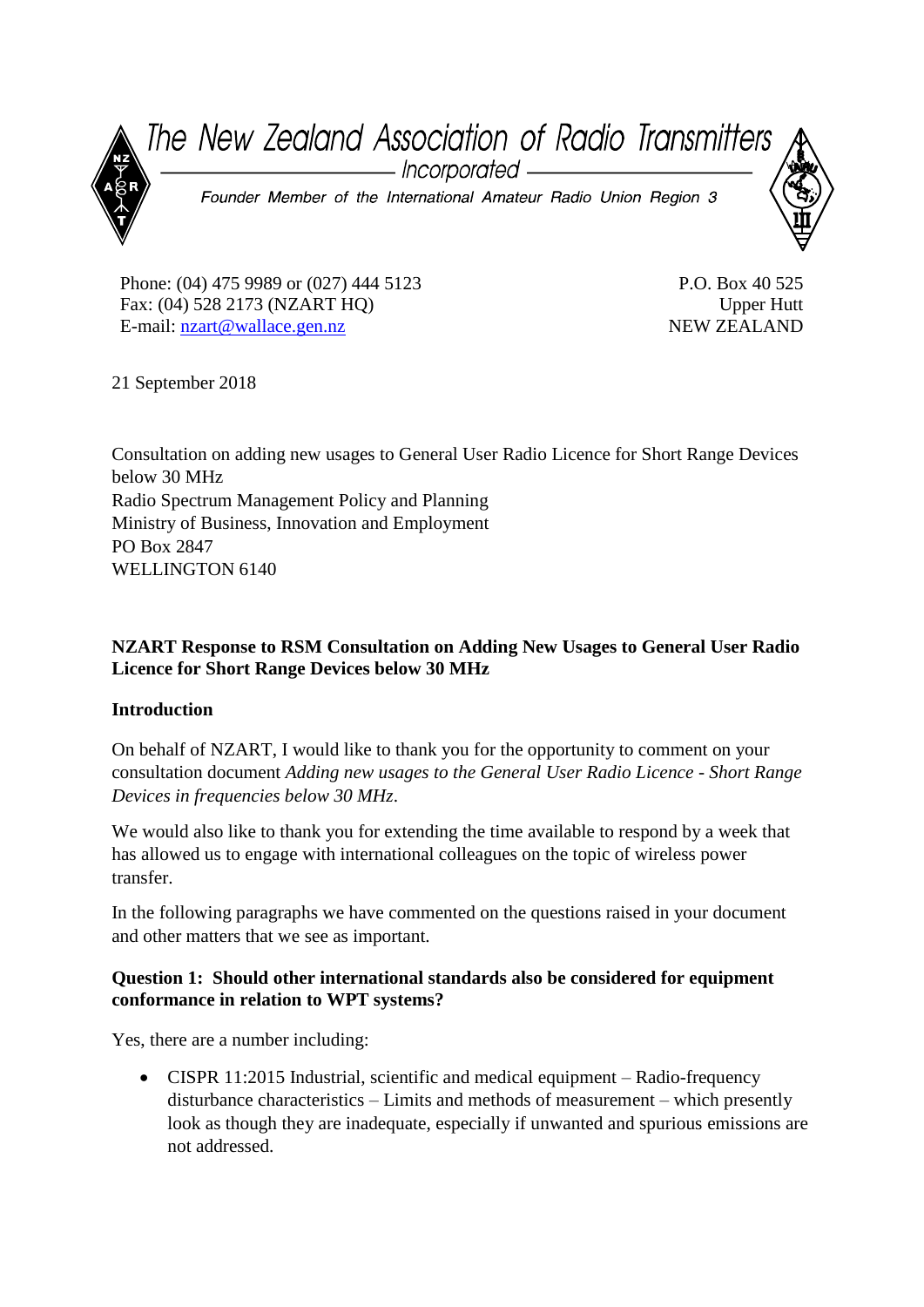- ICNIRP Reference: International Commission for Non-Ionizing Radiation Protection – www.icnirp.org
- ITU-R P372 https://www.itu.int/dms\_pubrec/itu-r/rec/p/R-REC-P.372-13-201609- I!!PDF-E.pdf
	- This is still a reasonable assessment of the present situation.
- European Conference of Postal & Telecommunications Administrations CEPT 9.1.6 Subpart 6.

https://www.cept.org/ecc/groups/ecc/cpg/page/cept-briefs-and-ecps-for-wrc-19/

• ITU RR 15.13

## **Question 2: Should other international standards be considered for equipment conformance in relation to inductive loop systems below 30 MHz**

Yes, please see answer to question 1.

### **Question 3: Do you agree the GURL SRD is the most appropriate licensing instrument to permit WPT and Inductive loop systems in the frequencies below 30 MHz?**

GURL SRD could be appropriate, however, there should be proper attention paid to the question of harmful interference to authorised radio services

### **Question 4: Do you agree that the proposed actions would sufficiently cover the new usages for WPT and Inductive-loop systems.**

We are concerned that the very large numbers (hundreds of thousands) of low power WPT devices will significantly raise the noise floor in urban areas.

Also, the unpredictable operating frequencies of these devices means that the main signal and/or its harmonics may be on frequencies that Amateur Radio has a PRIMARY status under the international radio regulations and where we could expect to receive protection from secondary users such as wireless power transfer

# **Question 5: Are there any other usages in the frequency range 0.1485 – 30 MHz that have been omitted from the scope of this technical consideration.**

Yes, we feel it is likely that there will be extensive use of this frequency range for Internet of Things (IoT) applications.

### **Question 6. Do you agree with the use of Recommendation ITU-R SM-2038 for assessing technical compatibility between Inductive-loop systems and radio licenses in frequencies below 30 MHz?**

Yes, but we are aware of other recommendations or standards that should also be taken into account including:

• EC Decision 2006/771/EC which states that Member states shall designate and make available, on a non-exclusive, non-interference and non-protected basis, the frequency bands for the categories of Short-range devices. We understand that 'non-interference and non-protected basis' means that no harmful interference may be caused to any radio communications service.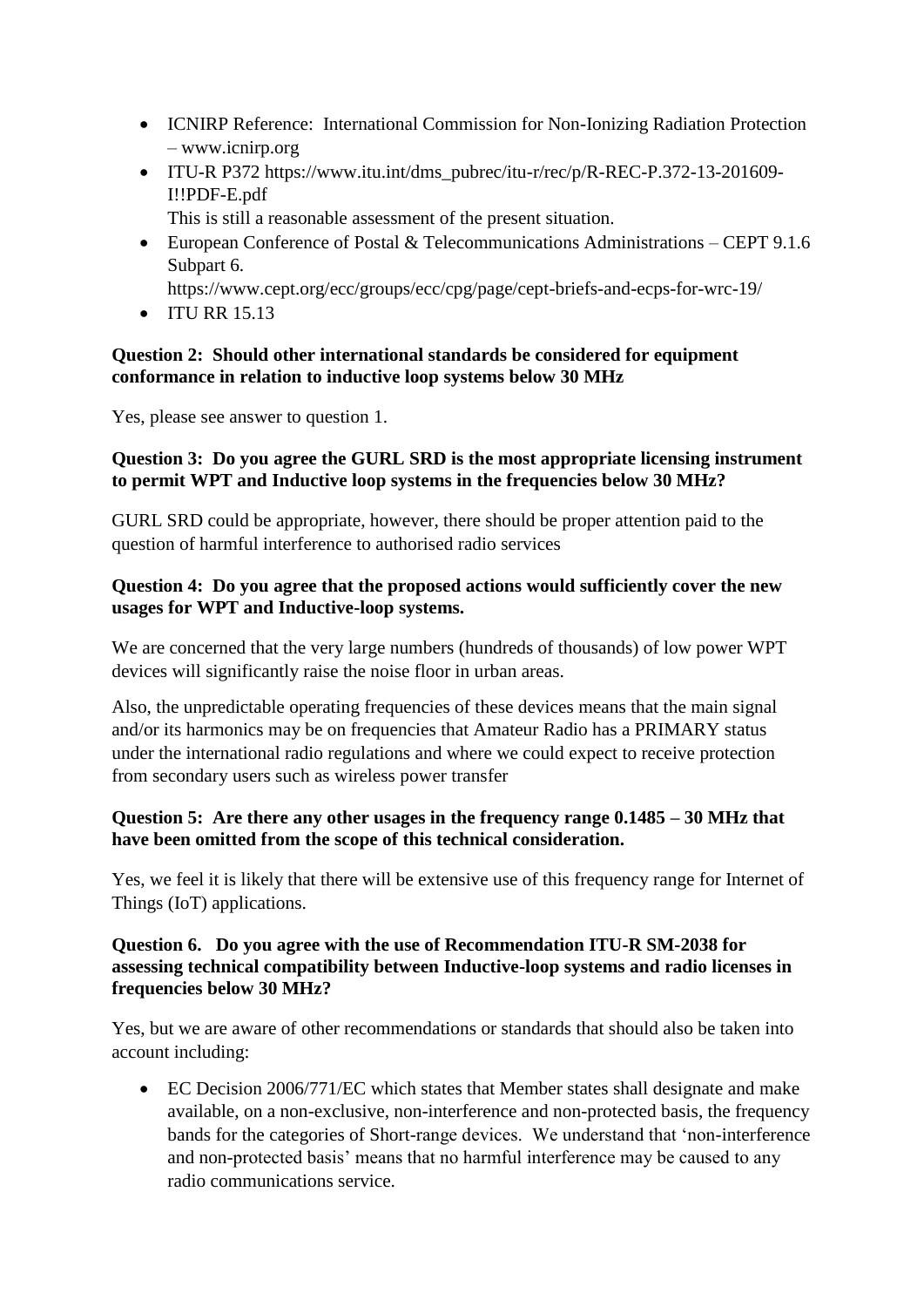- ITU RR 15.13 which states Administrations shall take all practicable and necessary steps to ensure that radiation from equipment used for industrial, scientific and medical applications is minimal and that, outside the bands designated for use by this equipment, radiation from such equipment is at a level that does not cause harmful interference to radiocommunications services and, in particular, to a radio navigation or any other safety service operating in accordance with the provisions of these Regulations. A very significant improvement is needed in emission limits to prevent extensive interference to radio services.
- ITU-R SM.2303-2 (06/2017) which states that wireless power transmission using technologies other than radio frequency beam, should be analysed and provides a more up to date perspective, along with recent bench testing with use of the proposed WPTs.

## **Question 7: Do you agree with the results of technical compatibility between Inductiveloop systems and radio licenses in frequencies below 30 MHz? If not, what other assessments should the Ministry consider?**

We agree that the approach that you are suggesting appears appropriate for the approval of *individual* low power wireless power transport devices but, as noted in our answer to *Question 4*, we are concerned that installing multiple devices in individual premises may mean that the overall level of interference will be above the predicted level.

# **Question 8: Do you agree with the results of technical compatibility Inductive-loop systems and spectrum licenses in the AM band 0.521 – 1.612 MHz? If not, what other assessments should the Ministry consider?**

No Comment.

### **Question 9: Do you agree with the proposed changes to GURL SRD and Radio Standards Notice?**

We note that the proposed wording refers to "devices" rather than a single device (as was modelled). If the intention is to limit the radiation from all the devices in a household or office environment to the level stated in the proposed changes, this will go some way towards addressing the concerns we have raised regarding interference from multiple devices and raising of the noise floor.

### **Question 10: Do you have any other comments?**

We note that in *Paragraph 4.2, Results, Amateur* the following statement is made:

*It is noted that some amateur bands below 30 MHz permitted under General User Radio Licence are subject to shared use, where amateur operators would expect to accept interference from other services (including Industrial, Scientific and Medical applications and short range devices) within those frequency ranges.*

We are concerned that this wording could give the less informed reader the impression that Amateur Radio operators cannot expect any protection under the radio regulations. As you will be aware, Amateur Radio has primary status in seven of the Amateur bands in the